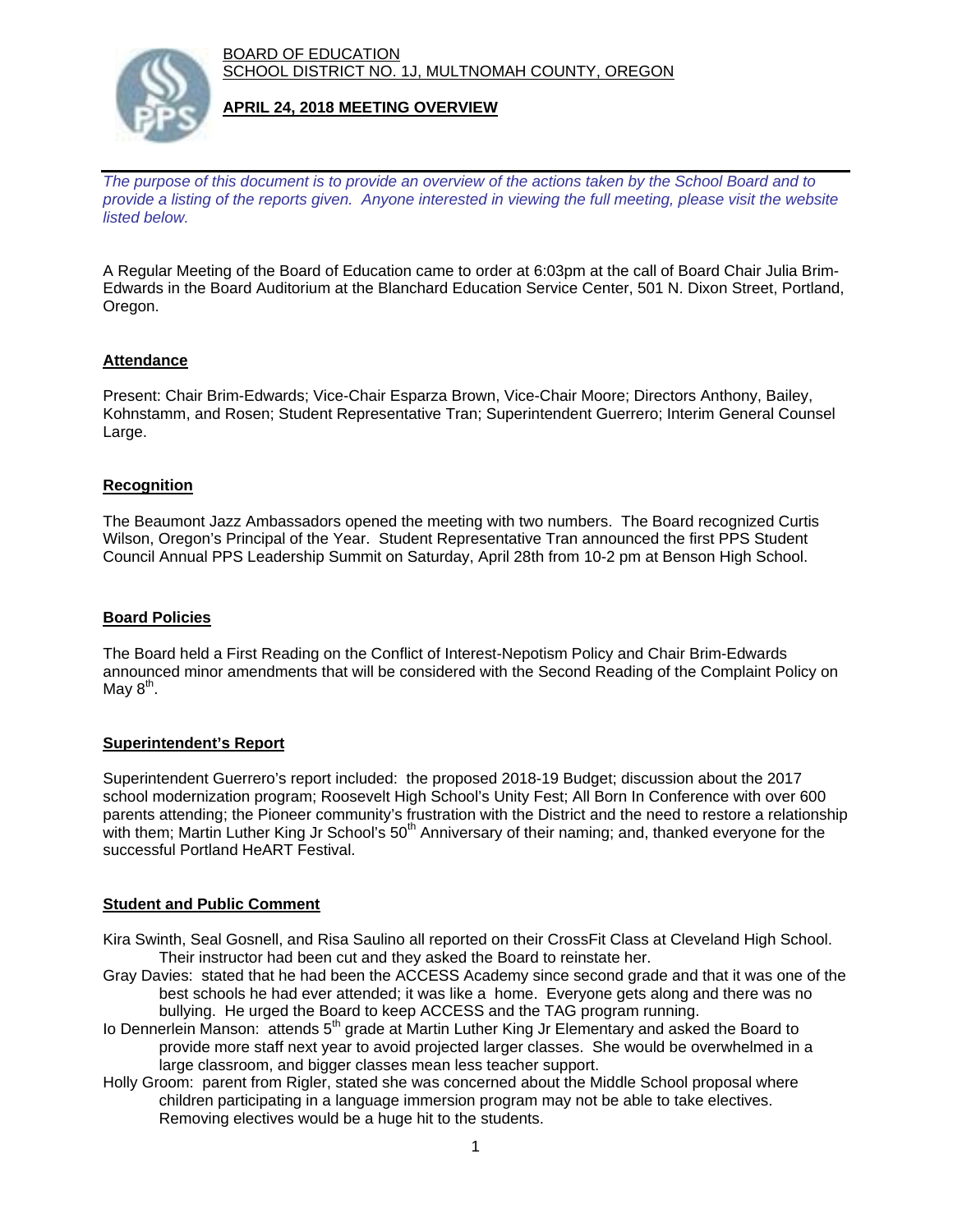- Susan Carson: asked that additional staffing be provided to Scott so that it has two strands per grade. Scott students need and deserve two strands in each grade for both neighborhood and DLI. The Board has contributed to the failure that exists as they have not performed a full boundary analysis. Promises had been made that there would not be one strand schools.
- Elizabeth Nelson: stated that she was glad the Board saw the light about Pioneer, but unacceptable about how the District does not understand its students. Learning Center teachers have to put the number of Minutes on an IEP that they can handle, not what the students need. She asked the Board to show the Pioneer community that they understand the program.
- Danielle Pacifico-Cogan: parent of a Pioneer student, commented that the contempt the District has shown the Pioneer students and staff was difficult to understand. The Board, meeting after meeting, tried to conceal how much they did not care about Pioneer. That legacy of discrimination will follow the Board, and you will never understand the depth of damage you caused. A real public apology is necessary; the comments during the Superintendent's Report were the driest she has ever heard.

# **Action Items**

- Portland Federation of School Professions Contract Ratification Public Comment: None
- Interdistrict Transfers

Public Comment:

- DeAnna Pickett: asked the Board to postpone their decision, as the Board's decision last year impacted 700 families. The change will impact her family directly along with those of other families. At a bare minimum, allow students to stay where they are at.
- Chris Biegel: requested that the Board release an out of District students so that she may continue to attend her school. He does not understand how this topic cannot be considered a priority.
- Sarah Biegel: more students are being accepted into PPS each year, but out of district transfers are less and less. 92 students were allowed in with no priority last year and 125 this year. PPS is benefitting from other districts and a more liberal transfer policy.
- Lincoln High School Modernization Project: Exemption from Competitive Bidding Public Comment:
	- None
- Appeal: English as a Second Language
- Public Comment:
	- Barb Macon: .5 FTE was assigned for Roosevelt High school this coming year to offer sheltered math and science. Ms. Macon requested three things: 1) direct the ESL Department to meet with students and teachers to revise a draft plan; develop a pathway for the ESL students; and, 3) more bilingual teachers and teachers of color.
	- Henise Telles-Ferreira: educators must provide students with support. The students deserve a clear path to be successful in collect and career. She requested that newcomer students not be placed in sheltered core classes; algebra 1-2 be offered as a double-block and a paraeducator be present to support the students in class and outside; ESL Department include high school ESL teachers and students to be part of the redesigning of a high school pathway to graduation for ESL students; and, provide professional development training to mainstream teachers who will be teaching sheltered classes and teachers who will teach students that are transitioning out of sheltered classes.

## **Reports to the Board**

- Superintendent's Proposed 2018-19 Budget
- 2017 Bond Discussion